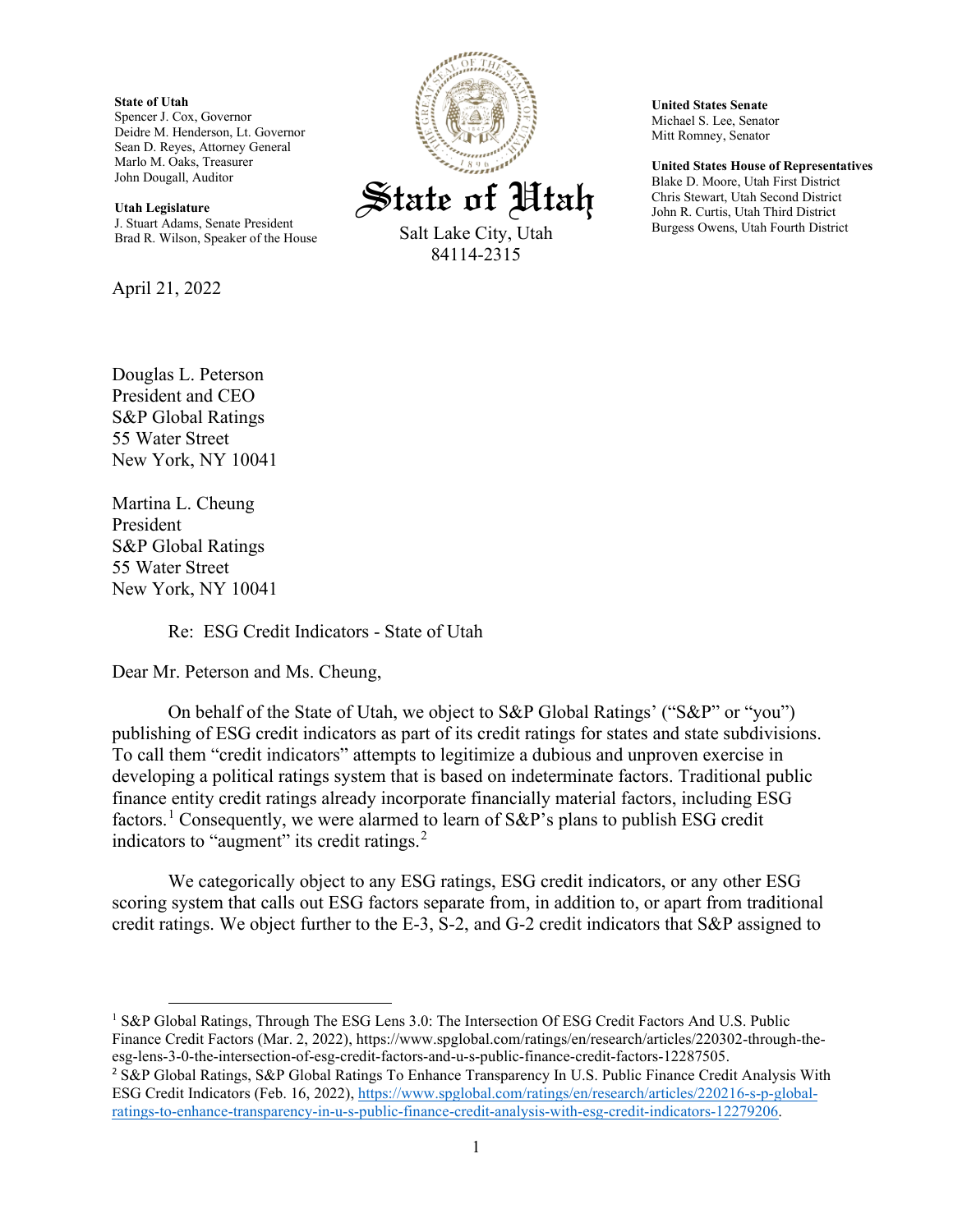Utah<sup>[3](#page-1-0)</sup> and demand that  $S\&P$  withdraw those credit indicators and cease to publish any ESG factors, ratings, indicators, or other scoring system related to or referencing Utah. Considering recent global events, the current economic situation in the U.S., and the unreliability and inherently political nature of ESG factors in investment decisions, we view this newfound focus on ESG as politicizing the ratings process. It is deeply counterproductive, misleading, potentially damaging to the entities being rated, and possibly illegal. Utah is very protective and proud of its credit rating. Indeed, we have proactively taken steps to improve our debt management, further strengthen our credit, avoid structural imbalance, and pass legislation recently creating a State Finance Review Commission.<sup>[4](#page-1-1)</sup> This new entity will review and approve various borrowings, ensure proper disclosures are provided under SEC rules, and publish an annual debt affordability study.

S&P acknowledges that "having a social mission and strong ESG characteristics does not necessarily correlate with strong creditworthiness and vice versa."<sup>[5](#page-1-2)</sup> S&P's ESG credit indicators politicize what should be a purely financial decision. This politicization has manifested itself in the capital markets where, for example, banks are pressured to cut off capital to the oil, gas, coal, and firearms industries. ESG is a political rating and should be characterized as such. This is clear when recognizing the two layers of indeterminacy that make ESG an exercise in servitude: 1) which "ESG factors" are chosen, and 2) the "correct" answer to any given factor. Whoever answers those questions has all the power in achieving a desired outcome.

These are not technocratic questions; they are normative questions. No financial firm should substitute its political judgments for objective financial analysis, especially on matters that are unrelated to the underlying businesses, assets, and cash flows it evaluates. This is especially true of a properly regulated independent entity like S&P that is charged with providing objective clarity and insight. The use of ESG-related quantitative metrics and analytical frameworks confounds the distinction between subjective normative judgments and objective financial assessments. It is therefore unconscionable for S&P to weigh in on indeterminate and normative questions. Moreover, the answers to the normative factors can and do change depending on circumstances. We believe this entire exercise in identifying, evaluating, and publishing ESG factors is highly intrusive and leads to manipulation, coercion, and misleading outcomes.

We are concerned that the normative assessment and disclosure of ESG factors will unfairly and adversely affect Utah's credit rating and the market for Utah's bonds, especially where the alleged indicators are not indicative of Utah's ability to repay debt. While it may be difficult to deliver "forward looking opinion[s] about the capacity and willingness of an entity to meet its financial commitments as they come due,"[6](#page-1-3) integrating this analysis with the political

<span id="page-1-0"></span><sup>3</sup> S&P Global Ratings, ESG Credit Indicator Report Card: U.S. States And Territories (March 31, 2022), [https://www.spglobal.com/ratings/en/research/articles/220331-esg-credit-indicator-report-card-u-s-states-and](https://www.spglobal.com/ratings/en/research/articles/220331-esg-credit-indicator-report-card-u-s-states-and-territories-12322702)[territories-12322702.](https://www.spglobal.com/ratings/en/research/articles/220331-esg-credit-indicator-report-card-u-s-states-and-territories-12322702) 4 2022 General Session H.B. 82, State Finance Review Commission, [https://le.utah.gov/~2022/bills/static/HB0082](https://le.utah.gov/%7E2022/bills/static/HB0082)

<span id="page-1-1"></span><sup>.</sup>html.

<span id="page-1-2"></span><sup>5</sup> S&P Global Ratings, Through The ESG Lens 3.0: The Intersection Of ESG Credit Factors And U.S. Public Finance Credit Factors (Mar. 2, 2022), at 2.

<span id="page-1-3"></span><sup>6</sup> S&P Global Ratings, Credit Ratings, [https://www.spglobal.com/ratings/en/products-benefits/products/credit](https://www.spglobal.com/ratings/en/products-benefits/products/credit-ratings)[ratings.](https://www.spglobal.com/ratings/en/products-benefits/products/credit-ratings)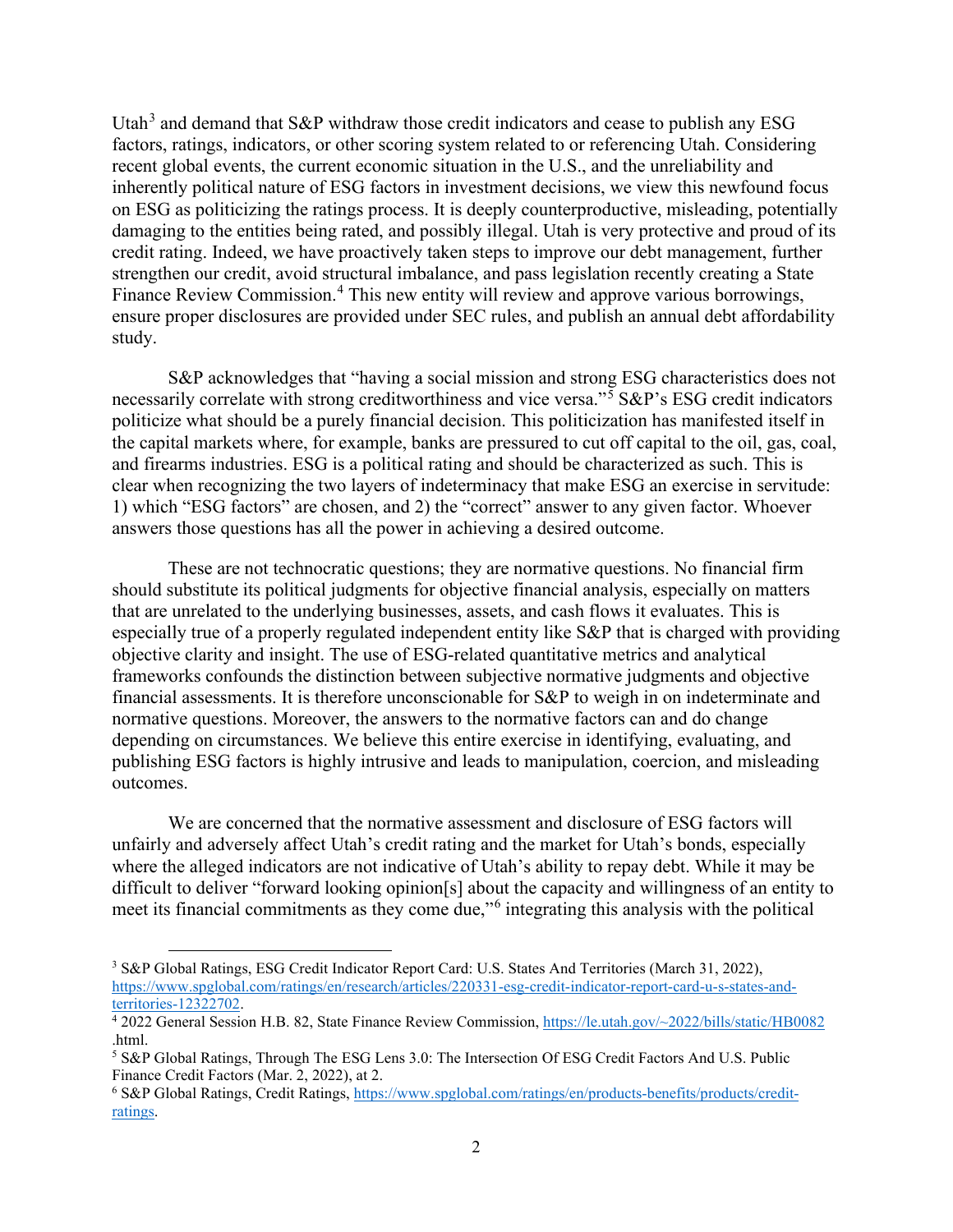whims of the day is unacceptable. If they are not political, but are instead financially material, then they would be captured in the traditional credit analysis. ESG indicators are, therefore, not necessary. Certainly, disclosure requirements proposed by this administration lay the groundwork for greater securities litigation against corporations and governments whose public disclosures about ESG policies do not match actual action. On point, one recent article noted this growing trend of lawsuits based on ESG filings and determined 1,800 climate-related lawsuits have been filed worldwide with three quarters of those filings happening in the United States.<sup>[7](#page-2-0)</sup>

S&P should have already learned the costly lesson that undue influence over its credit ratings can lead to disaster—both for the company and the nation. The failure of credit rating agencies, including S&P, to accurately assess mortgage-backed securities and related credit default swaps in the lead up to the financial crisis of 2007-2008 contributed to the proliferation of these products and the resulting catastrophic collapse of the financial system<sup>[8](#page-2-1)</sup> and the global economy along with it. Indeed, S&P admitted in its \$1.375 billion state Attorney General and Department of Justice settlement that it succumbed to conflicts of interest in rating these products by prioritizing business relationships with issuers over accuracy in its models and ratings.<sup>[9](#page-2-2)</sup> Many Americans suffered because of  $S\&P$ 's failures. These failures should have resulted in S&P's greater commitment to sound financial practices rather than extraneous political impulsions.

It therefore troubles us to learn that S&P may be repeating the mistakes of its past by once again prioritizing peripheral concerns ahead of its core mission. This time, S&P appears to choose politicization over accuracy in its ratings. Even advocates of ESG accept that there is no agreed-upon standard for ESG reporting and that various ESG sub-components are inherently incommensurable.[10](#page-2-3) How, for example, should environmental goals be prioritized over social ones, or governmental goals over environmental ones? This is to say nothing of what factors may populate the social realm of future ESG indicators. These may be legitimate questions for the people to answer in an open marketplace of ideas. They certainly are not appropriate for a credit rating agency, the purpose of which is to make impartial determinations about credit risk. This disturbing trend once again endangers S&P and those who rely on its ratings.

Nevertheless, S&P has pressed ahead and in the process generated some truly baffling results. For example, S&P gave Russian-controlled energy producers higher ESG ratings than

<span id="page-2-0"></span><sup>7</sup> Chike-Obi, Nneka and Marina Petroleka, ESG litigation risk: Climate lawsuits dominate, but scope is widening (February 21, 2022), https://www.miningreview.com/health-and-safety/esg-litigation-risk-climate-lawsuitsdominate-but-scope-is-widening/.

<span id="page-2-1"></span><sup>8</sup> *See* Lawrence J. White, A Brief History of Credit Rating Agencies: How Financial Regulation Entrenched this Industry's Role in the Subprime Mortgage Debacle of 2007-2008, Mercatus Policy Brief (Oct. 2009), [https://www.mercatus.org/publications/monetary-policy/brief-history-credit-rating-agencies-how-financial-](https://www.mercatus.org/publications/monetary-policy/brief-history-credit-rating-agencies-how-financial-regulation)

<span id="page-2-2"></span> $\frac{9}{9}$  Press Release, Justice Department and State Partners Secure \$1.375 Billion Settlement with S&P for Defrauding Investors in the Lead Up to the Financial Crisis, Dep't. of Justice (Feb. 3, 2015),

[https://www.justice.gov/opa/pr/justice-department-and-state-partners-secure-1375-billion-settlement-sp-defrauding](https://www.justice.gov/opa/pr/justice-department-and-state-partners-secure-1375-billion-settlement-sp-defrauding-investors)[investors.](https://www.justice.gov/opa/pr/justice-department-and-state-partners-secure-1375-billion-settlement-sp-defrauding-investors) 10 *See, e.g.*, Robert S. Kaplan & Karthik Ramanna, How to Fix ESG Reporting, Harvard Business School Working

<span id="page-2-3"></span>Paper 22-005 (2021) at 2, [https://www.hbs.edu/ris/Publication%20Files/22-005revised\\_ed6ac430-c3ca-4ba6-b0be](https://www.hbs.edu/ris/Publication%20Files/22-005revised_ed6ac430-c3ca-4ba6-b0be-ca48c549aaf2.pdf)[ca48c549aaf2.pdf](https://www.hbs.edu/ris/Publication%20Files/22-005revised_ed6ac430-c3ca-4ba6-b0be-ca48c549aaf2.pdf) ("[T]he absence of a common framework for the E, S and G elements produces contradictions even within a single ESG report. . . . The difficulty of reconciling across various ESG activities emanates from the challenges of objectively making the underlying moral judgments.").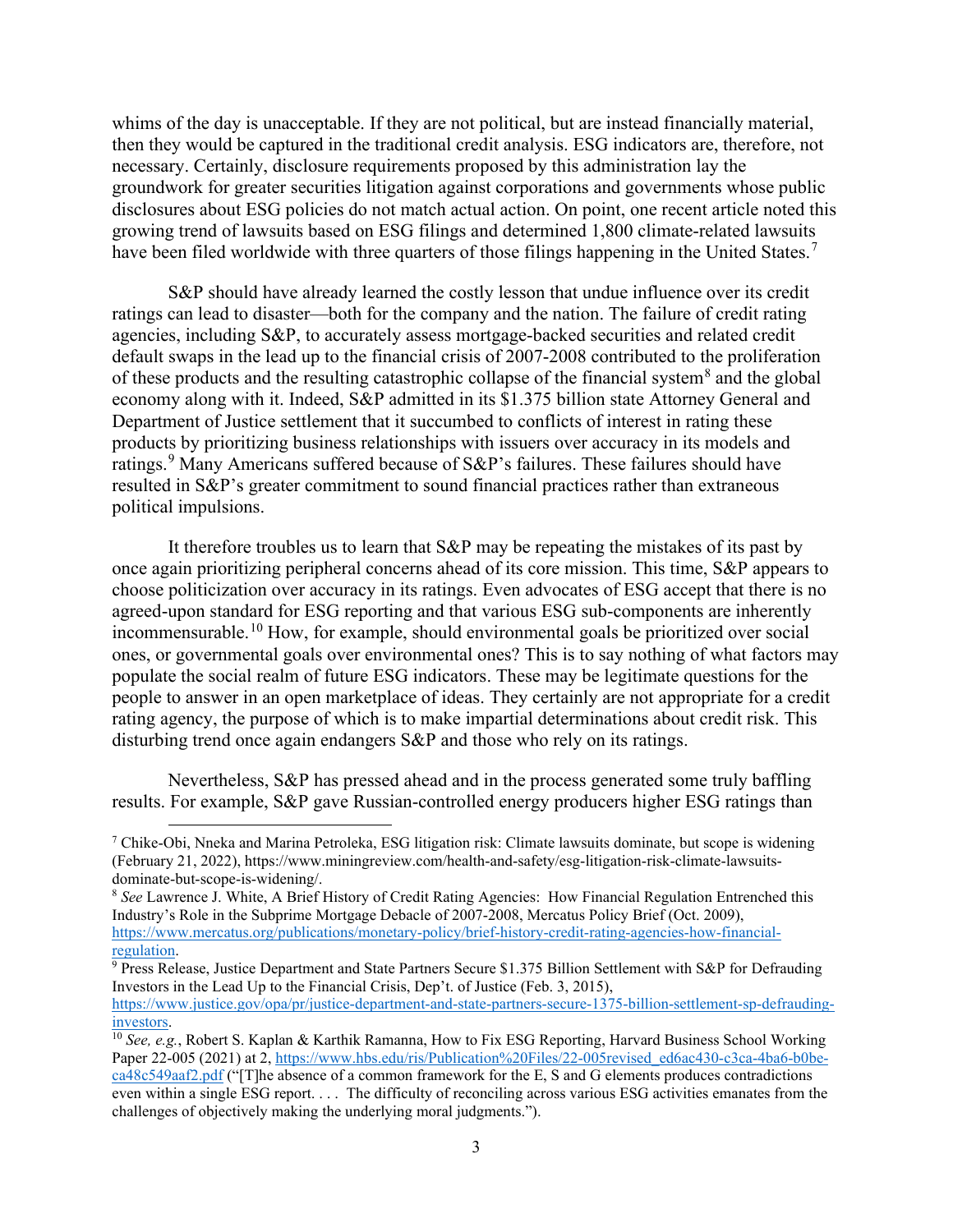similar entities in the U.S. Russian energy giants  $\text{Gazprom}^{11}$  $\text{Gazprom}^{11}$  $\text{Gazprom}^{11}$  and Rosneft<sup>[12](#page-3-1)</sup> outscored American energy companies ExxonMobil<sup>[13](#page-3-2)</sup> and Chevron<sup>[14](#page-3-3)</sup> on S&P's ESG scale. This despite the fact that Vladimir Putin's Russian government is the majority owner of Gazprom<sup>[15](#page-3-4)</sup> and owns a 40% stake in Rosneft<sup>[16](#page-3-5)</sup>—the same government that recently invaded neighboring Ukraine in an unprovoked and unjustifiable attack, in violation of international law. That attack appears to be degenerating into a total war on all Ukrainians, including noncombatant civilians, in violation of the Geneva Conventions, and has resulted in thousands of civilian casualties<sup>[17](#page-3-6)</sup> and over 10 million displaced persons to date.<sup>[18](#page-3-7)</sup> While S&P recently removed all Russian company scores from their website,<sup>[19](#page-3-8)</sup> it is inconceivable how these energy giants, controlled by a corrupt and reckless regime<sup>20</sup>—and having been sanctioned for that regime's misadventures before<sup>[21](#page-3-10)</sup>—managed to cobble together ESG scores up until a few weeks ago that exceeded those of law-abiding American companies critical to U.S. energy security. Following renewed aggressive sanctions by Western governments,<sup>[22](#page-3-11)</sup> any investor who relied on  $S\&P$ 's ESG ratings will be left to wonder whether those ratings—the "social" component in particular—accurately captured the actual risk attributable to the Russian government's longstanding and documented disregard for human rights and international law. Indeed, S&P also gave the Chinese state-owned China Petroleum &

<span id="page-3-0"></span><sup>11</sup> S&P Global, Public Joint Stock Company Gazprom[, https://www.spglobal.com/esg/scores/results?cid=4157223](https://www.spglobal.com/esg/scores/results?cid=4157223) (ESG score of 47) (last visited March 16, 2022).

<span id="page-3-1"></span><sup>&</sup>lt;sup>12</sup> S&P Global, Public Joint Stock Company Rosneft,<https://www.spglobal.com/esg/scores/results?cid=4157443> (ESG score of 47) (last visited March 16, 2022).

<span id="page-3-2"></span><sup>13</sup> S&P Global, Exxon Mobil Corporation[, https://www.spglobal.com/esg/scores/results?cid=3007562](https://www.spglobal.com/esg/scores/results?cid=3007562) (ESG score of 36).

<span id="page-3-4"></span><span id="page-3-3"></span><sup>&</sup>lt;sup>14</sup> S&P Global, Chevron Corporation,<https://www.spglobal.com/esg/scores/results?cid=4004170> (ESG score of 39). <sup>15</sup> Fitch Ratings, Fitch Affirms Gazprom at 'BBB'; Outlook Stable (Nov. 17, 2021),<br>https://www.fitchratings.com/research/corporate-finance/fitch-affirms-gazprom-at-bbb-outlook-stable-17-11-2021.

<span id="page-3-5"></span><sup>&</sup>lt;sup>16</sup> Mason Bissada, BP Drops Nearly 20% Stake in Russian-Owned Oil Firm After Invasion of Ukraine, Forbes (Feb. 27, 2022), https://www.forbes.com/sites/masonbissada/2022/02/27/bp-drops-nearly-20-stake-in-russian-owned-oil-<br>firm-after-invasion-of-ukraine/?sh=424d5043ecb8.

<span id="page-3-6"></span><sup>&</sup>lt;sup>17</sup> United Nations, Ukraine: Civilian Death Toll Demands Full Investigation and Accountability, Security Council Told (Mar. 17, 2022),  $\frac{https://news.un.org/en/story/2022/03/1114182}$ .

<span id="page-3-7"></span><sup>&</sup>lt;sup>18</sup> Alan Cullison, Isabel Coles, & Matthew Luxmoore, Russia's Assault on Ukraine Uproots 10 Million People, The Wall Street Journal (Mar. 20, 2022), https://www.wsj.com/articles/russias-halting-progress-in-attack-on-ukraine-<br>puts-focus-on-resupply-efforts-11647775418.

<span id="page-3-8"></span> $\frac{19}{19}$  https://www.spglobal.com/esg/solutions/data-intelligence-esg-scores.

<span id="page-3-9"></span><sup>&</sup>lt;sup>20</sup> Vindobona, Vienna International News, How Gazprom Helps the Kremlin to Manipulate Austria (March 8, 2022), [https://www.vindobona.org/article/how-gazprom-helps-the-kremlin-to-manipulate-austria;](https://www.vindobona.org/article/how-gazprom-helps-the-kremlin-to-manipulate-austria) The Conversation, How Vladimir Putin uses natural gas to exert Russian influence and punish his enemies (June 23, 2021),

https://theconversation.com/how-vladimir-putin-uses-natural-gas-to-exert-russian-influence-and-punish-hisenemies-162413; and The Economist, How Gazprom helps the Kremlin put the squeeze on Europe (Feb. 26, 2022), https://www.economist.com/business/how-gazprom-helps-the-kremlin-put-the-squeeze-on-europe/21807841.

<span id="page-3-10"></span> $\frac{1}{21}$  Press Release, Announcement of Expanded Treasury Sanctions within the Russian Financial Services, Energy and Defense or Related Materiel Sectors, Dep't of Treasury (Sept. 12, 2014)[, https://www.treasury.gov/press-](https://www.treasury.gov/press-center/press-releases/Pages/jl2629.aspx)

[center/press-releases/Pages/jl2629.aspx;](https://www.treasury.gov/press-center/press-releases/Pages/jl2629.aspx) Baker & McKenzie, EU Updates Sanctions Against Russia and Crimea (Jan. 2015), [https://www.bakermckenzie.com/-/media/files/insight/publications/2015/01/eu-updates-sanctions-](https://www.bakermckenzie.com/-/media/files/insight/publications/2015/01/eu-updates-sanctions-against-russia-and-crimea/files/read-publication/fileattachment/al_germany_sanctionsrussiacrimea_jan15.pdf)

<span id="page-3-11"></span>[against-russia-and-crimea/files/read-publication/fileattachment/al\\_germany\\_sanctionsrussiacrimea\\_jan15.pdf.](https://www.bakermckenzie.com/-/media/files/insight/publications/2015/01/eu-updates-sanctions-against-russia-and-crimea/files/read-publication/fileattachment/al_germany_sanctionsrussiacrimea_jan15.pdf) <sup>22</sup> Press Release, Fact Sheet, White House (Feb. 24, 2022), [https://www.whitehouse.gov/briefing-room/statements](https://www.whitehouse.gov/briefing-room/statements-releases/2022/02/24/fact-sheet-joined-by-allies-and-partners-the-united-states-imposes-devastating-costs-on-russia/)[releases/2022/02/24/fact-sheet-joined-by-allies-and-partners-the-united-states-imposes-devastating-costs-on-russia/.](https://www.whitehouse.gov/briefing-room/statements-releases/2022/02/24/fact-sheet-joined-by-allies-and-partners-the-united-states-imposes-devastating-costs-on-russia/)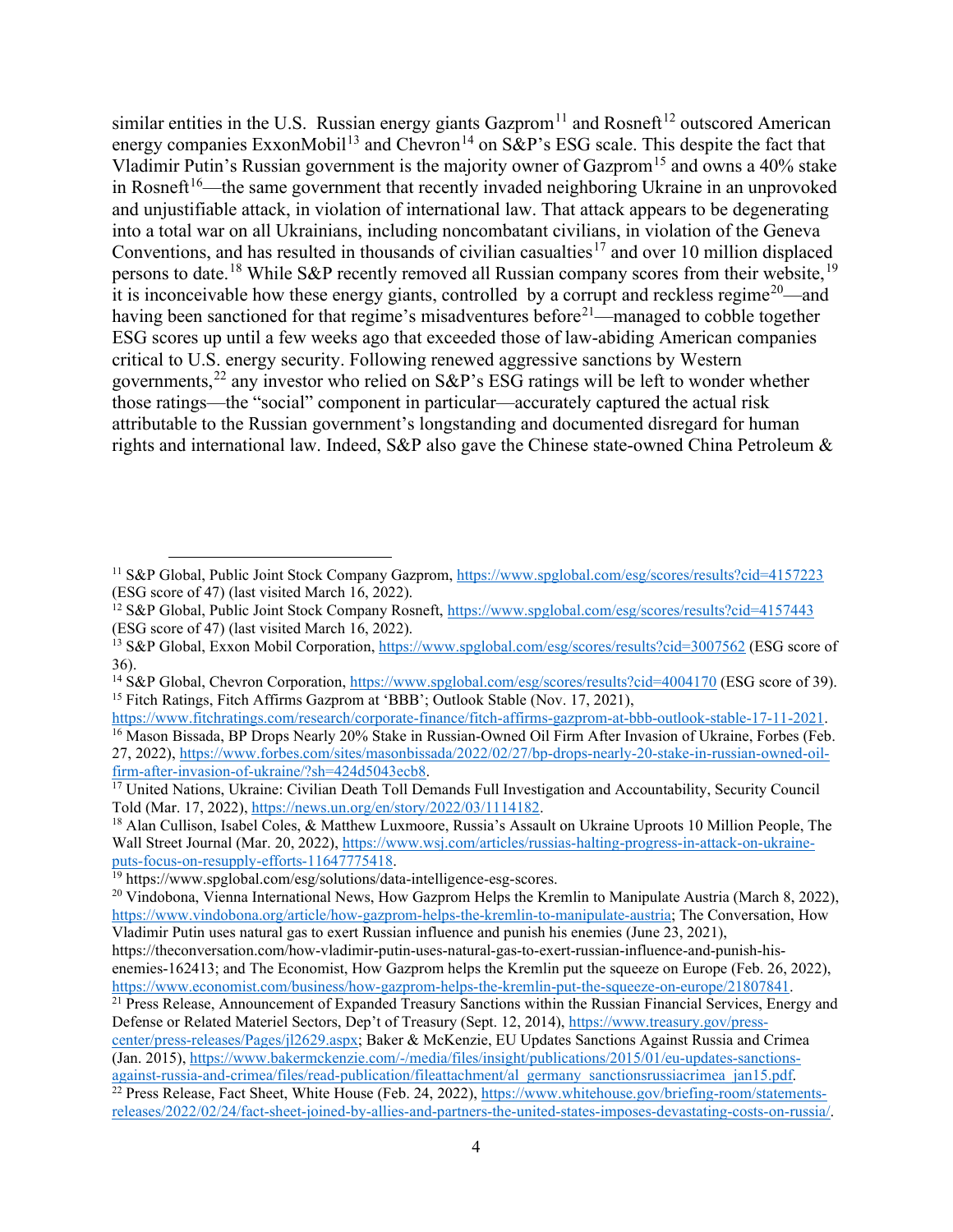Chemical Corporation a higher ESG score<sup>[23](#page-4-0)</sup> than ExxonMobil and Chevron, despite human rights violations by the Chinese.<sup>24</sup>

We also note that Russia's leading bank, Sberbank was sanctioned by both the U.S.<sup>[25](#page-4-2)</sup> and the European Union<sup>[26](#page-4-3)</sup> in response to Russia's annexation of Crimea in 2014, and was cut off from the U.S.-led financial system upon Russia's invasion of Ukraine this year.[27](#page-4-4) Inexplicably, however, Sberbank's S&P ESG score<sup>[28](#page-4-5)</sup> was higher than that of the largest American bank, J.P. Morgan.[29](#page-4-6) One would have thought that a state-owned bank in an aggressor nation *that had already been sanctioned because of Russia's previous violations of national sovereignty* was a more significant risk than the largest bank in the United States. Clearly it should have been: since the start of this year, following the war and the sanctions that resulted, Sberbank stock has lost 99.9% of its value on the London Stock Exchange, and one of its European subsidiaries failed.<sup>[30](#page-4-7)</sup> S&P's ESG ratings misled the public to the extent they suggested otherwise.

From an investment perspective, ESG is demonstrably unproven and therefore unreliable as an investment tool. Worse, we fear that just as conflicts of interest drove S&P's ratings disaster during the financial crisis, undue political influences may be skewing S&P's judgment once again. Gazprom, Rosneft, and Sberbank are not the only Russian companies that boast higher ESG ratings than their U.S. peers.<sup>[31](#page-4-8)</sup> Especially in light of its admitted misconduct in the lead up to the financial crisis, S&P's opaque ESG activities raise serious questions about its impartiality and commitment to its lawful purpose.

As a nationally recognized statistical rating organization under federal law, S&P is "prohibited from having a conflict of interest relating to the issuance or maintenance of a credit rating."<sup>[32](#page-4-9)</sup> More fundamentally, we are concerned that  $S\&P$ 's ESG activities may violate the law. To the extent S&P's ESG activities are driven by its membership in the Net Zero Financial

<https://www.spglobal.com/esg/scores/results?cid=4308411> (ESG score of 40) (last visited March 16, 2022); S&P Global, Verizon Communications Inc.,<https://www.spglobal.com/esg/scores/results?cid=4057229> (ESG score of 37); S&P Global, Public Joint Stock Company Magnit,<https://www.spglobal.com/esg/scores/results?cid=4912023> (ESG score of 33) (last visited March 16, 2022); S&P Global, Costco Wholesale Corporation, <https://www.spglobal.com/esg/scores/results?cid=4126080> (ESG score of 20) (last visited March 16, 2022).

<span id="page-4-9"></span> $32 \overline{17}$  C.F.R.  $\overline{240.17g}$ -5(a).

<span id="page-4-0"></span><sup>23</sup> S&P Global, China Petroleum & Chemical Corporation,

https://www.spglobal.com/esg/scores/results?cid=5576887 (ESG score of 41).

<span id="page-4-1"></span><sup>24</sup> *See*, *e.g*., Lindsay Maizland, China's Repression of Uyghurs in Xinjiang, Council on Foreign Relations (Mar. 1, 2021), [https://www.cfr.org/backgrounder/chinas-repression-uyghurs-xinjiang,](https://www.cfr.org/backgrounder/chinas-repression-uyghurs-xinjiang) and Who are the Uyghurs and why is China being accused of genocide?, BBC News (June 21, 2021[, https://www.bbc.com/news/world-asia-china-](https://www.bbc.com/news/world-asia-china-22278037)[22278037.](https://www.bbc.com/news/world-asia-china-22278037) 25 *See supra* note 15.

<span id="page-4-3"></span><span id="page-4-2"></span><sup>26</sup> *See supra* note 15.

<span id="page-4-4"></span><sup>27</sup> *See supra* note 16.

<span id="page-4-5"></span><sup>28</sup> S&P Global, Sberbank of Russia,<https://www.spglobal.com/esg/scores/results?cid=4144827> (ESG score of 53) (last visited March 16, 2022).

<span id="page-4-6"></span><sup>&</sup>lt;sup>29</sup> S&P Global, JPMorgan Chase & Co.[, https://www.spglobal.com/esg/scores/results?cid=100201](https://www.spglobal.com/esg/scores/results?cid=100201) (ESG score of 40).

<span id="page-4-7"></span><sup>&</sup>lt;sup>30</sup> Elliot Smith, Russia's Sberbank Collapses 95% on London Stock Exchange as It Exits Europe, CNBC (March 2, 2022), [https://www.cnbc.com/2022/03/02/russias-sberbank-collapses-95percent-on-london-exchange-as-it-exits-](https://www.cnbc.com/2022/03/02/russias-sberbank-collapses-95percent-on-london-exchange-as-it-exits-europe.html)

<span id="page-4-8"></span> $\frac{31}{21}$  For example, Rostelecom's ESG score is higher than Verizon's; Magnit's is higher than Costco's, and Inter RAO (an electric utility) has a higher ESG score than NRG Energy. *See* S&P Global, Rostelecom PJSC,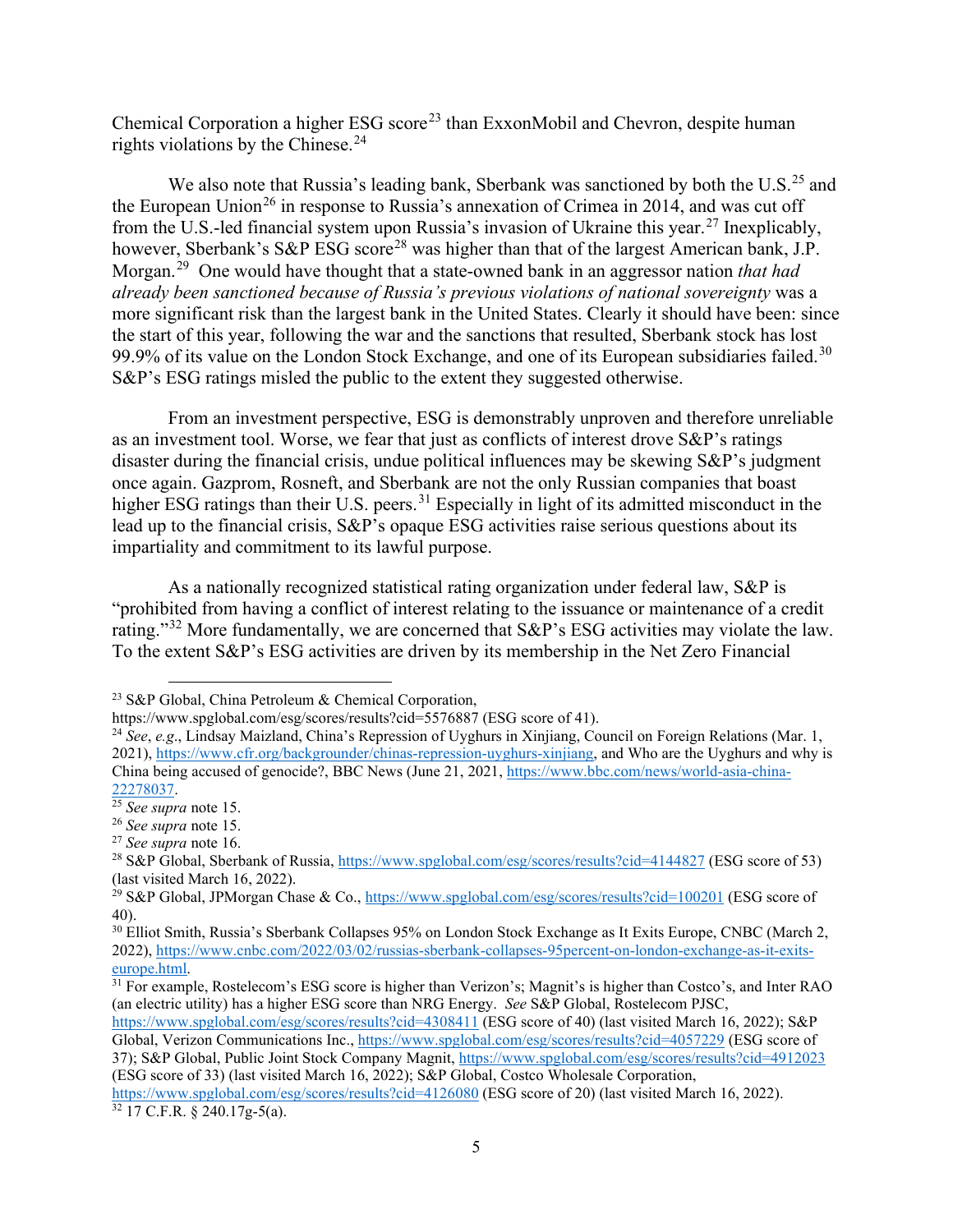Service Providers Alliance<sup>[33](#page-5-0)</sup> or intended to support similar social causes, S&P may be participating in unlawful anticompetitive activities.<sup>[34](#page-5-1)</sup> Securities laws provisions, including the prohibition on making false or misleading statements, and state antitrust, or UDAP statutes may also be relevant.

Accordingly, Utah wholly objects to S&P's disclosure of public finance ESG credit indicators. We will not participate in a politicization of your statutorily privileged role. For the reasons discussed above, your focus on "ESG factors" rather than material factors suggests the potential for bias and conflicts of interests. A review of your publications on ESG in U.S. public finance further weakens our confidence in your impartiality and freedom from undue influence. We demand that you withdraw the ESG credit indicator report card.

Furthermore, we request information from you about your consideration of ESG factors in public finance credit ratings, including, without limitation the following:

- 1. You state that you "incorporate environmental, social, and governance (ESG) credit factors into [your] credit ratings analysis."[35](#page-5-2) Please:
	- a. State the date that you first began to incorporate ESG credit factors into your credit ratings (the "ESG Launch Date");
	- b. Identify what outside sources were consulted in determining what ESG factors would be used in this initial analysis;
	- c. Identify each ESG credit factor that you now incorporate into your credit ratings that you also incorporated into your credit ratings before the ESG Launch Date; and
	- d. Identify each ESG credit factor that you now incorporate into your credit ratings that you did not incorporate into your credit ratings before the ESG Launch Date. For each such ESG credit factor, state whether the factor is material to your credit ratings analysis.
- 2. You state that "[b]ecause public finance issuers provide essential services and infrastructure, many ESG credit factors are fundamental to and embedded into our credit rating analysis and are often key credit determinants in our credit rating outcome."<sup>36</sup> Please identify each ESG credit factor that is "fundamental to and embedded into" your credit rating analysis in connection with U.S. public finance credit analysis, and please identify the date on which each such factor was first incorporated into your credit rating analysis. For each ESG factor that is not embedded into your credit rating, please provide the rational basis for its inclusion in the ESG score but not in the credit rating.
- 3. You state that "[w]e incorporate in our credit rating analysis those ESG factors that materially influence creditworthiness and for which we have sufficient visibility and

<span id="page-5-0"></span><sup>33</sup> Net Zero Financial Service Providers Alliance, Signatories, https://www.netzeroserviceproviders.com/signatories/. <sup>34</sup> *See, e.g*., C. Boyden Gray, Corporate Collusion: Liability Risks for the ESG Agenda to Charge Higher Fees and

<span id="page-5-1"></span>Rig the Market, Texas Public Policy Foundation (June 2021), https://www.texaspolicy.com/wp-<br>content/uploads/2021/06/2021-06-RR-Gray-LP-Corporate-Collusion.pdf.

<span id="page-5-3"></span><span id="page-5-2"></span><sup>&</sup>lt;sup>35</sup> See supra note 1.<br><sup>36</sup> S&P Global Ratings, Through The ESG Lens 3.0: The Intersection Of ESG Credit Factors And U.S. Public Finance Credit Factors (Mar. 2, 2022), at 5.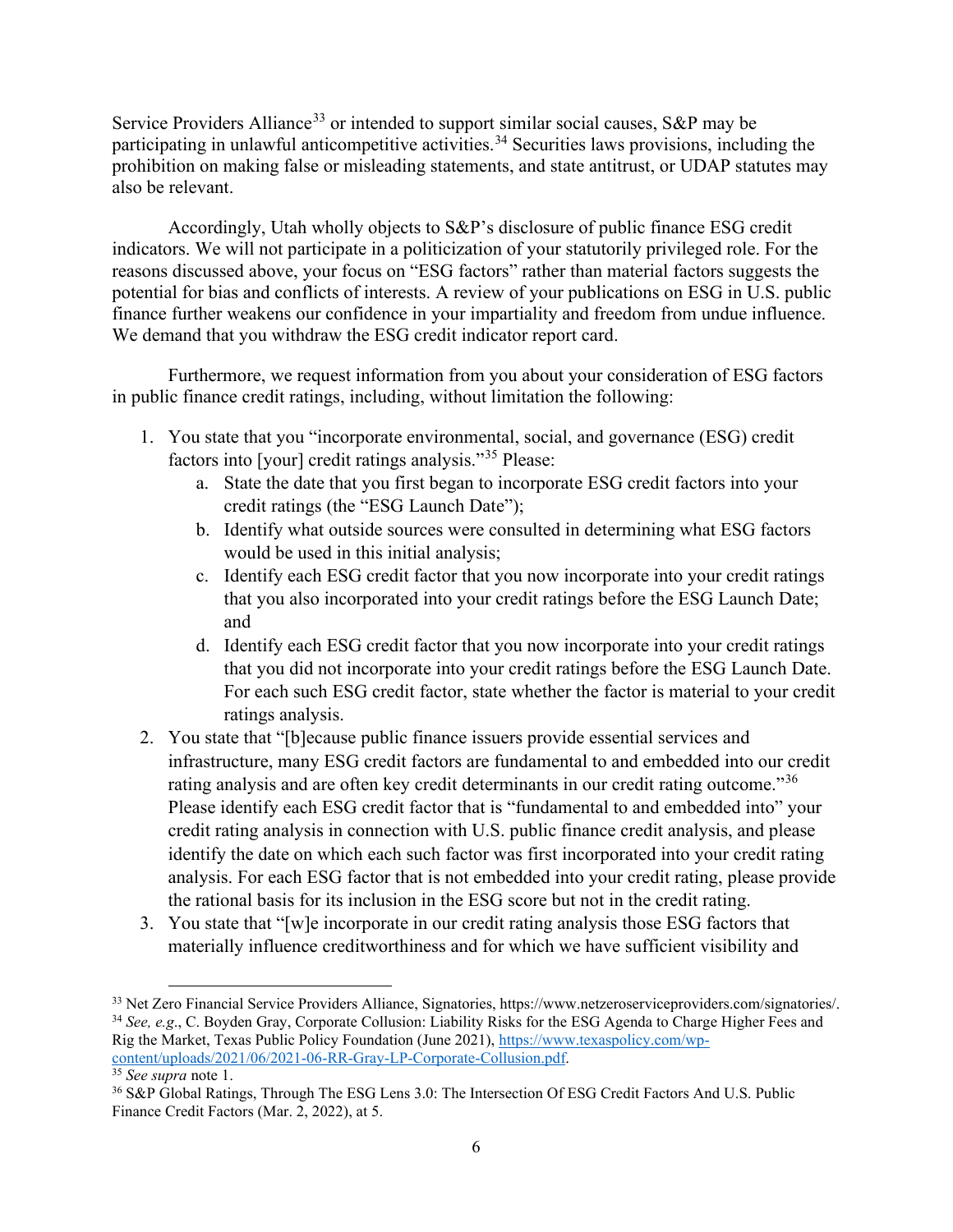certainty."[37](#page-6-0) Please identify all such factors in connection with U.S. public finance credit analysis.

- 4. How, if at all, and to what extent does a company's relationship to authoritarian governments and/or governments that violate human rights or international norms affect the company's ESG score?
	- a. How, if at all, and to what extent does such a relationship affect any ESG credit factor?
	- b. How, if at all, and to what extent does such a relationship affect the company's ESG score, in particular in comparison with environmental factors?
	- c. In addition to providing general answers, please answer questions 4, 4(a) and 4(b) specifically with respect to Gazprom, Rosneft, Sperbank, Rostelecom PJSC, and Magnit.
- 5. You state that "[c]limate transition risk and physical risk-related factors may be among the most significant ESG credit factors that affect the creditworthiness of rated entities. This is primarily because of policymakers' efforts to reduce emissions or to ensure that greenhouse emissions reflect their full social costs ('climate transition risk') and climate change, which is leading to more frequent and severe extreme weather events ('physical risk')."[38](#page-6-1) How, if at all, and to what extent do your models relating to or incorporating "climate transition risk" incorporate factors relating to geopolitical conflict and resulting political developments?
	- a. For example, how, if at all, and to what extent did your models relating to or incorporating "climate transition risk" predict the U.S.'s and Germany's recent calls for increased domestic energy production following Russia's invasion of Ukraine?
	- b. How, if at all, and to what extent do your models relating to or incorporating "climate transition risk" incorporate the possibility that the U.S. would have to meet the world's energy needs without reliance on energy from countries under authoritarian governments and/or governments that violate human rights or international norms?
	- c. How, if at all, and to what extent does the energy independence of free and democratic countries factor into your models, including without limitation, the "social" factor in your ESG scores or ESG credit factors? For example, energy production, including oil, gas, and coal production, by domestic producers may be important to the ability of free and democratic countries to avoid the depredations of countries under authoritarian governments and/or governments that violate human rights or international norms. How, if at all, and to what extent are such possibilities incorporated into your models, including, without limitation, the "social" factor in your ESG scores or ESG credit factors?
- 6. How do your models weight "social" factors vis-à-vis "environmental" factors? Please explain in detail the method by which you assign relative priority among "social" and

<span id="page-6-0"></span><sup>37</sup> S&P Global Ratings, S&P Global Ratings to Enhance Transparency in U.S. Public Finance Credit Analysis with ESG Credit Indicators (Feb. 16, 2022), at 2.

<span id="page-6-1"></span><sup>38</sup> *See supra* note 1.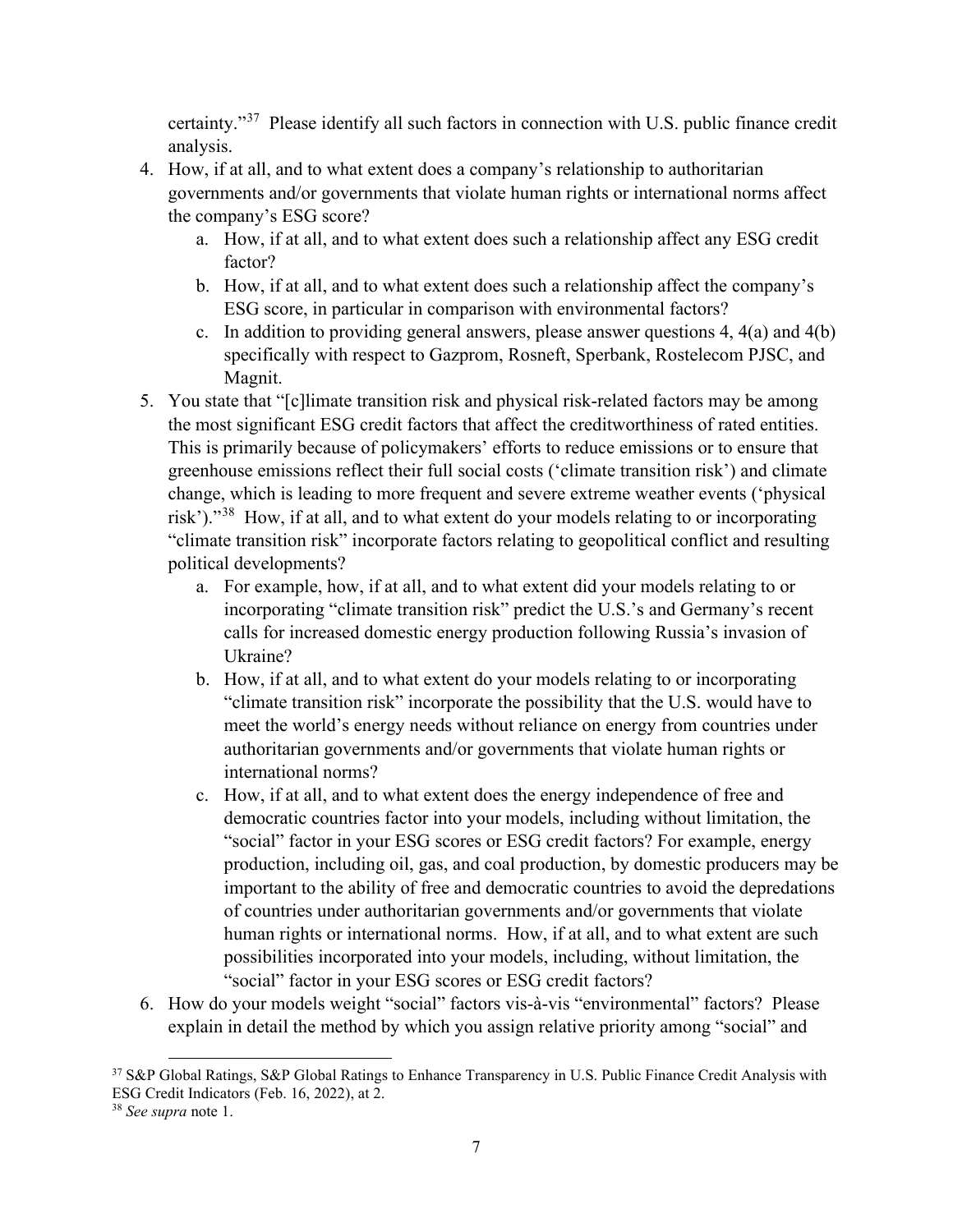"environmental" ESG credit factors, including without limitation in generating ESG scores.

- 7. How, if at all, and to what extent do your models account for the possibility of sanctions against China in the event of an invasion of Taiwan? Please include in your answer a detailed description of the effect, if any, such an event would have on the ESG score and credit rating of companies dependent on renewable energy components from China.
- 8. Please describe any communications you have had with The Children's Investment Fund or any related person or entity regarding the incorporation of ESG factors into your credit ratings or otherwise into your business.<sup>[39](#page-7-0)</sup>
- 9. What factors did you consider in addition to water supply when deciding on an E-3 indicator for Utah? If, as you state in the report card, "Utah's ongoing demonstration and commitment to planning for long-term water challenges helps to alleviate additional pressure within our credit rating analysis," why did Utah not receive the neutral indicator of E-2?
- 10. Please describe any communications you have had with the Securities and Exchange Commission, the Municipal Securities Rulemaking Board, the Department of Treasury, any other governmental agency or regulatory authority, and/or any related person or entity regarding incorporation of ESG factors into your credit ratings or otherwise into your business.
- 11. Please identify what sources S&P is consulting for determining future ESG factors, with particular attention to S and G factors.
- 12. Please identify what sources S&P is consulting for determining how governments and corporations will be judged regarding ESG factors.

Please provide detailed responses to the requests above, together with your models, assumptions, and related information, so that they can be evaluated for undue political bias and conflicts of interest.

We reserve all rights, remedies, and claims.

Respectfully,

Spencer J. Cox Governor

Marlo M. Oaks, CFA, CAIA State Treasurer

with Hunders

 Deidre M. Henderson Lieutenant Governor

John Dougall State Auditor

Sean D. Reyes Attorney General

<span id="page-7-0"></span><sup>39</sup> *See* Carlos Tornero, Chris Hohn's TCI Files Climate Resolutions at S&P and Moody's in New 'Say on Climate' Campaign, Responsible Investor (Nov. 23, 2020)[, https://www.responsible-investor.com/chris-hohn-s-tci-files](https://www.responsible-investor.com/chris-hohn-s-tci-files-climate-resolutions-at-s-and-p-global-and-moody-s-part-of-new-say-on-climate-campaign/)[climate-resolutions-at-s-and-p-global-and-moody-s-part-of-new-say-on-climate-campaign/.](https://www.responsible-investor.com/chris-hohn-s-tci-files-climate-resolutions-at-s-and-p-global-and-moody-s-part-of-new-say-on-climate-campaign/)